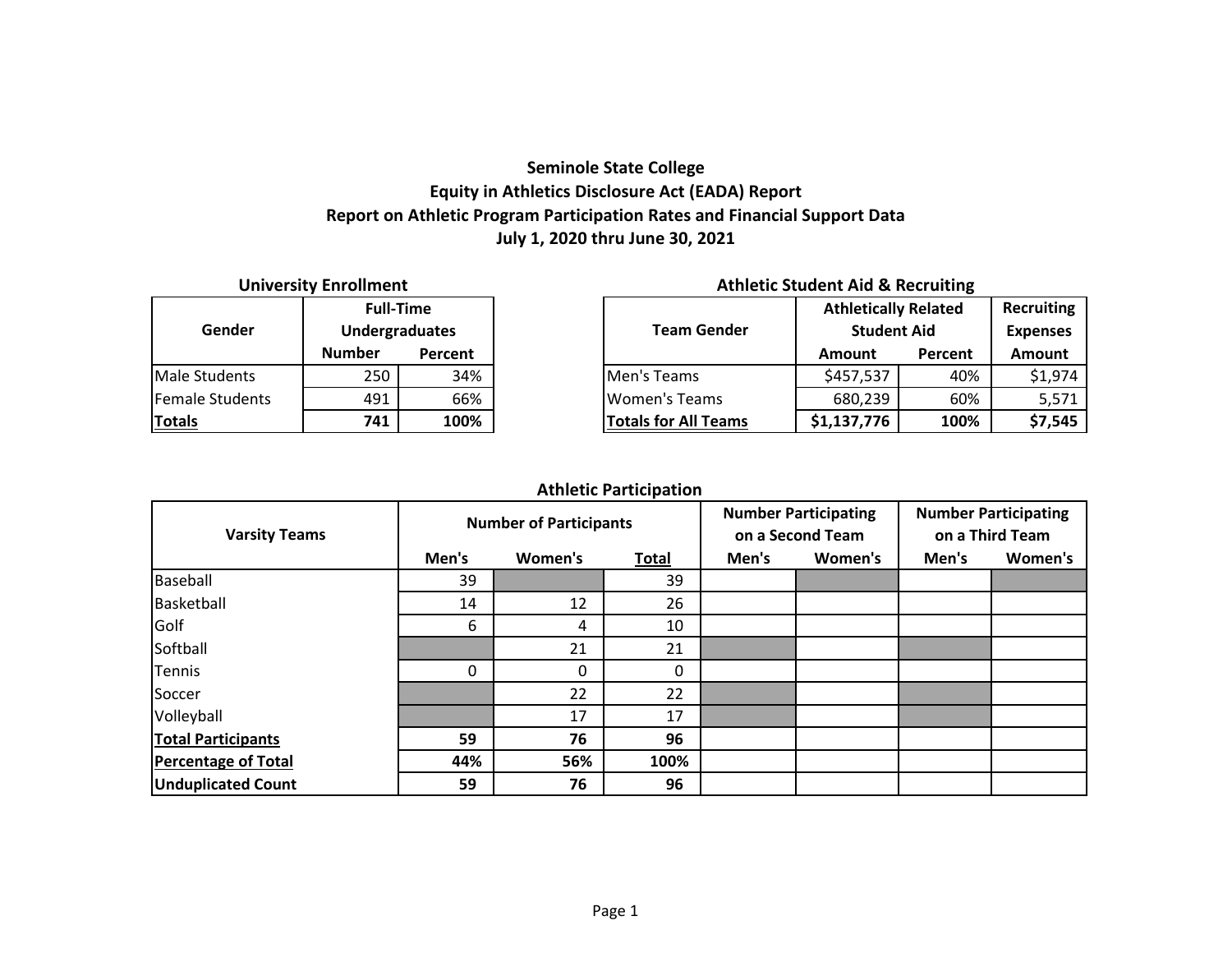## **Seminole State College Equity in Athletics Disclosure Act (EADA) Report**

|                                     |           | <b>Total Revenues</b> |             |           | <b>Total Expenses</b> |             | <b>Revenues minus Expenses</b> |         |               |
|-------------------------------------|-----------|-----------------------|-------------|-----------|-----------------------|-------------|--------------------------------|---------|---------------|
| <b>Varsity Teams</b>                | Men's     | Women's               | Totals      | Men's     | Women's               | Totals      | Men's                          | Women's | <b>Totals</b> |
| Baseball                            | \$477,719 |                       | \$491,279   | \$491,276 |                       | \$491,276   | \$0                            |         | \$0           |
| Basketball                          | 176,814   | 205,576               | 382,390     | 176,814   | 205,576               | 382,390     |                                |         | 0             |
| Golf                                | 49,819    | 52,124                | 101,943     | 49,819    | 52,124                | 101,943     |                                |         | 0             |
| Soccer                              |           | 279,524               | 279,524     |           | 279,524               | 279,524     |                                |         |               |
| Softball                            |           | 387,440               | 387,440     |           | 387,440               | 387,440     |                                |         | $\mathbf{0}$  |
| <b>Tennis</b>                       | 0         | 0                     |             | 0         |                       |             |                                |         | 0             |
| Volleyball                          |           | 92,556                | 92,556      |           | 92,556                | 92,556      |                                |         | 0             |
| <b>Totals for All Teams</b>         | \$704,352 | \$1,017,220           | \$1,735,132 | \$717,909 | \$1,017,220           | \$1,735,129 | \$0                            | \$0     | \$0           |
| Not Allocated by Gender/Sport       |           |                       | 286,885     |           |                       | 286,885     |                                |         | 0             |
| <b>Grand Totals for Athletics</b>   |           |                       | \$2,022,017 |           |                       | \$2,022,014 |                                |         | \$0           |
| <b>Totals for All Sports Except</b> | \$527,538 | \$811,644             | \$1,339,182 | \$599,073 | \$811,644             | \$1,410,717 | \$0                            | \$0     | \$0           |
| Basketball                          |           |                       |             |           |                       |             |                                |         |               |

#### **Total Revenues & Expenses**

#### **Operating (Game Day) Expenses**

**(includes lodging, meals, transportation, uniforms, equipment, event costs & officials)**

|                                                   | <b>Operating (Game Day) Expenses</b> |           |               |       | <b>Number of Participants</b> |        | <b>Operating Expenses per Participant</b> |         |               |
|---------------------------------------------------|--------------------------------------|-----------|---------------|-------|-------------------------------|--------|-------------------------------------------|---------|---------------|
| <b>Varsity Teams</b>                              | Men's                                | Women's   | <b>Totals</b> | Men's | Women's                       | Totals | Men's                                     | Women's | <b>Totals</b> |
| Baseball                                          | \$28,020                             |           | 28,020        | 39    |                               | 39     | \$718                                     |         | \$718         |
| Basketball                                        | 10,473                               | 10,939    | 21,412        | 14    | 12                            | 26     | \$748                                     | \$912   | \$824         |
| Golf                                              | 15,636                               | 7,765     | 23,401        | 6     | 4                             | 10     | 2,606                                     | 1,941   | 2,340         |
| Soccer                                            |                                      | 37,688    | 37,688        |       | 25                            | 25     |                                           | 1,508   | 1,508         |
| Softball                                          |                                      | 42,923    | 42,923        |       | 21                            | 21     |                                           | 2,044   | 2,044         |
| Tennis                                            |                                      |           |               | 0     | 0                             |        |                                           |         | 0             |
| Volleyball                                        |                                      | 10,846    | 10,846        |       | 17                            | 17     |                                           | 638     | 638           |
| <b>Totals for All Teams</b>                       | \$54,129                             | \$110,161 | \$136,270     | 59    | 79                            | 138    | \$917                                     | \$1,394 | \$987         |
| <b>Totals for All Sports Except</b><br>Basketball | \$43,656                             | \$99,222  | \$114,858     | 81    | 60                            | 141    | \$539                                     | \$1,654 | \$815         |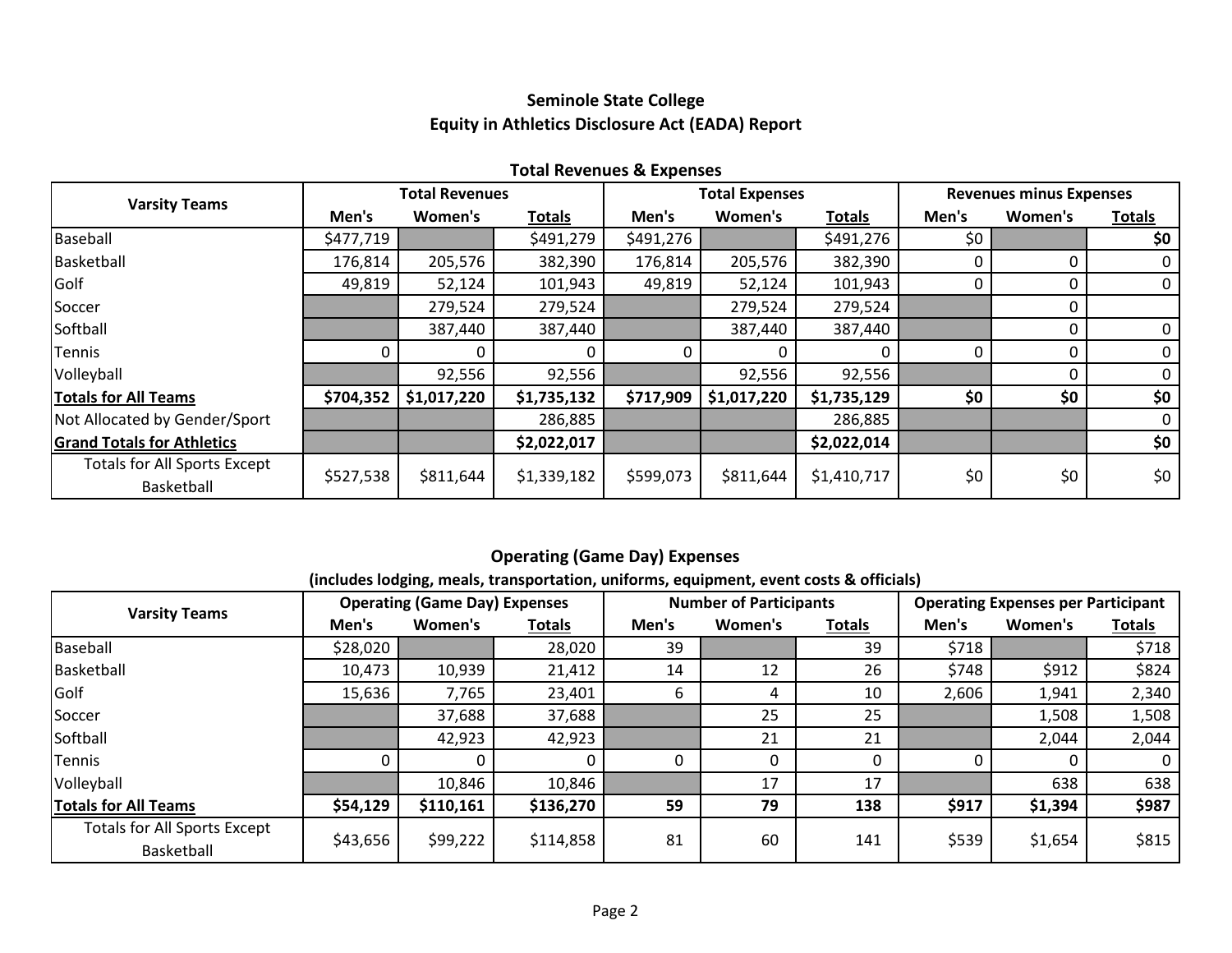## **Seminole State College Equity in Athletics Disclosure Act (EADA) Report**

|              |              | <b>Assistant Coaches</b> |              |  |
|--------------|--------------|--------------------------|--------------|--|
| Men's        | Women's      | Men's                    | Women's      |  |
| <b>Teams</b> | <b>Teams</b> | Teams                    | <b>Teams</b> |  |
| \$17,316     | \$21,670     | \$8,927                  | \$6,440      |  |
|              |              |                          | 4            |  |
| \$34,632     | \$43,341     | \$17,854                 | \$14,720     |  |
| 1.50         | 2.50         | 2.00                     | 1.75         |  |
|              |              | <b>Head Coaches</b>      |              |  |

# **Average Coaching Salaries**

### **Counts of Head Coaches**

|                                 |                  |                  | <b>Male Head Coaches</b> |                | <b>Female Head Coaches</b> |                                |          |            | <b>Total Head</b> |
|---------------------------------|------------------|------------------|--------------------------|----------------|----------------------------|--------------------------------|----------|------------|-------------------|
| <b>Varsity Teams</b>            | <b>Assigned</b>  | <b>Assigned</b>  | <b>Full-Time</b>         | Part-Time/     | <b>Assigned</b>            | <b>Assigned Part Full-Time</b> |          | Part-Time/ | <b>Coaches</b>    |
|                                 | <b>Full-Time</b> | <b>Part Time</b> | Employee                 | Volunteer      | <b>Full-Time</b>           | <b>Time</b>                    | Employee | Volunteer  |                   |
| <b>Men's Varsity Teams</b>      |                  |                  |                          |                |                            |                                |          |            |                   |
| <b>Baseball</b>                 |                  |                  |                          |                |                            |                                |          |            |                   |
| Basketball                      |                  | 1                |                          | 1              |                            |                                |          |            |                   |
| Golf                            |                  | 1                |                          | $\mathbf{1}$   |                            |                                |          |            |                   |
| Tennis                          |                  | 0                | 0                        |                |                            |                                |          |            | 0                 |
| <b>Totals for Men's Teams</b>   | 0                | 3                |                          | $\overline{2}$ | 0                          | $\mathbf 0$                    | 0        | 0          | 3                 |
| <b>Women's Varsity Teams</b>    |                  |                  |                          |                |                            |                                |          |            |                   |
| Basketball                      |                  |                  |                          |                |                            | $\mathbf{1}$                   | 1        |            |                   |
| Golf                            |                  | 1                |                          | $\mathbf{1}$   |                            |                                |          |            |                   |
| Soccer                          |                  | 1                |                          |                |                            |                                |          |            |                   |
| Softball                        |                  |                  |                          |                |                            | $\mathbf{1}$                   | 1        |            |                   |
| Tennis                          |                  |                  |                          |                |                            |                                |          |            | 0                 |
| Volleyball                      |                  |                  |                          |                |                            |                                |          |            |                   |
| <b>Totals for Women's Teams</b> | 0                | $\overline{2}$   |                          | 1              | 0                          | 3                              | 2        |            | 5                 |